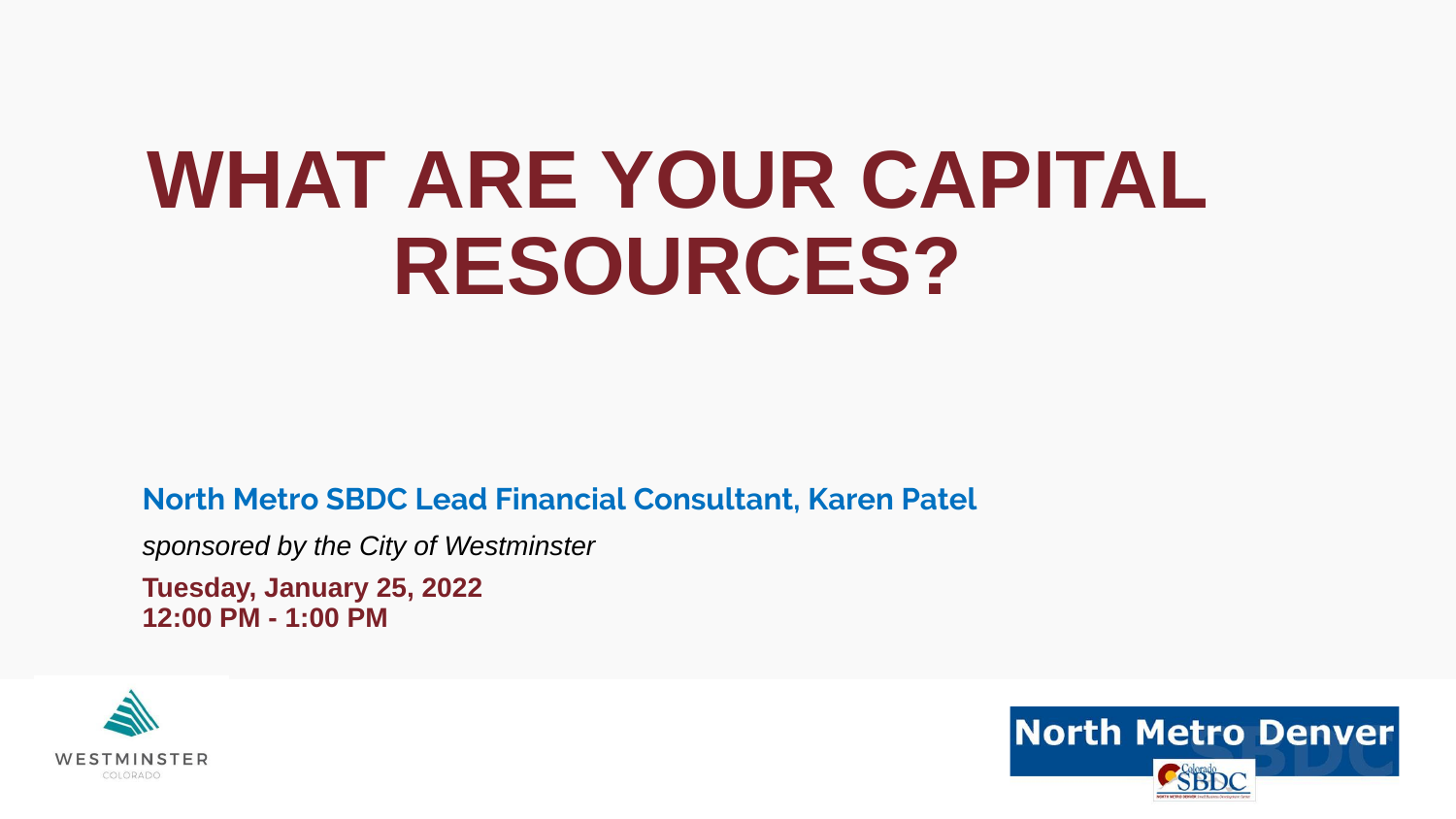### Speaker – Karen S. Patel



#### **About**

Karen has been in the financial services for let's say 40 years give or take. She was raised in a family-owned business and lives by entrepreneurial principles. With a formal education in accounting, numbers are a major focus of her professional life. She serves small businesses in the corporate, economic development and now as a consultant,

#### **Contact**

Mobile #951.870.0894 SBDC Office **303.460.1032**

ksspfinadvisor@gmail.com

#### **Areas of expertise**

- Asset Protection Strategies\*
- Business Planning
- Comprehensive Fee-Based Financial Planning
- Debt Management
- Family Business Succession
- Lending Resources
- Retirement Strategies
- Tax Strategies\*
- Wealth Resources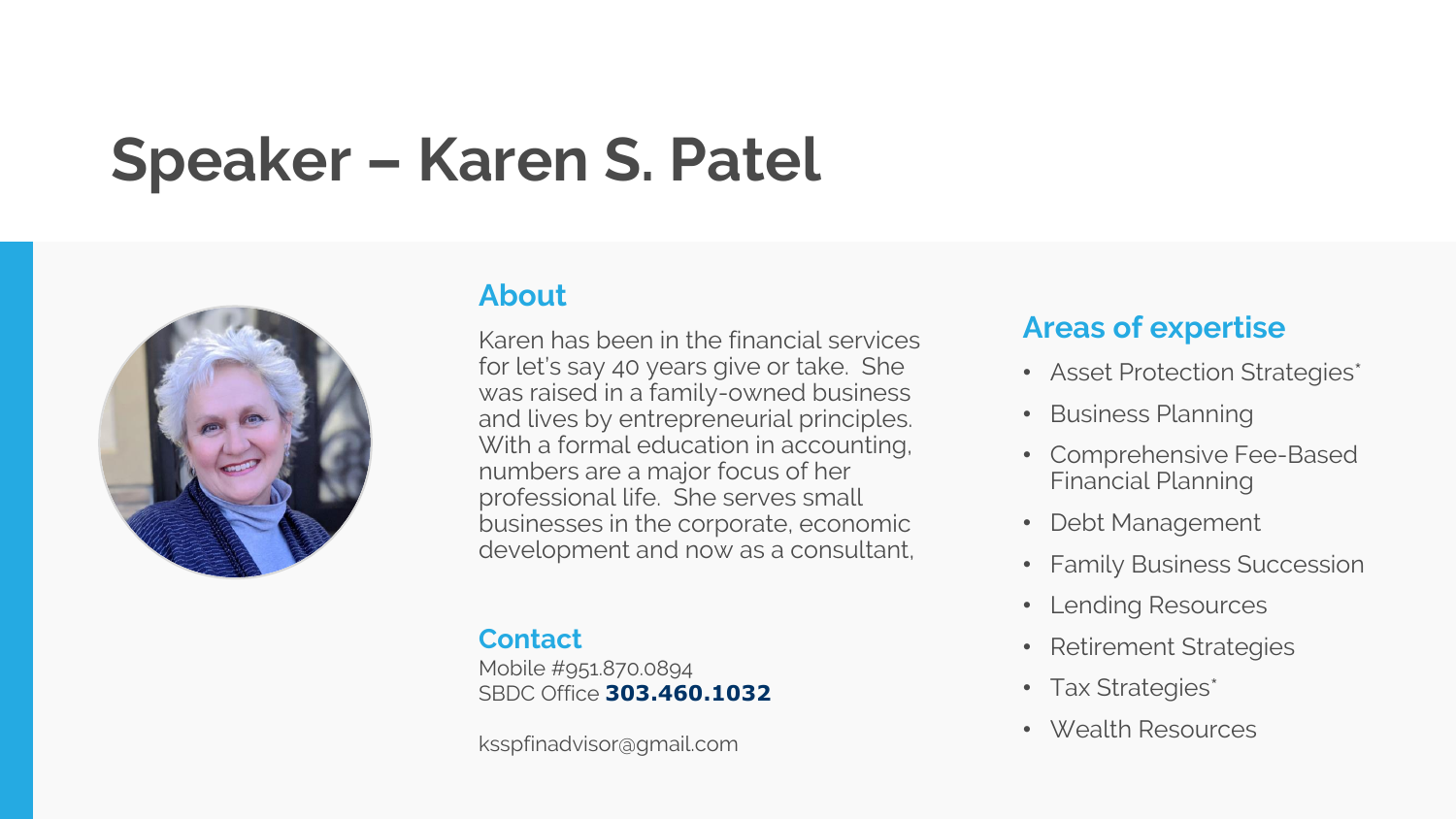### CONGRATULATIONS!

*You desire or are living the American dream to be an entrepreneur!!*

*Welcome and hang on tight!*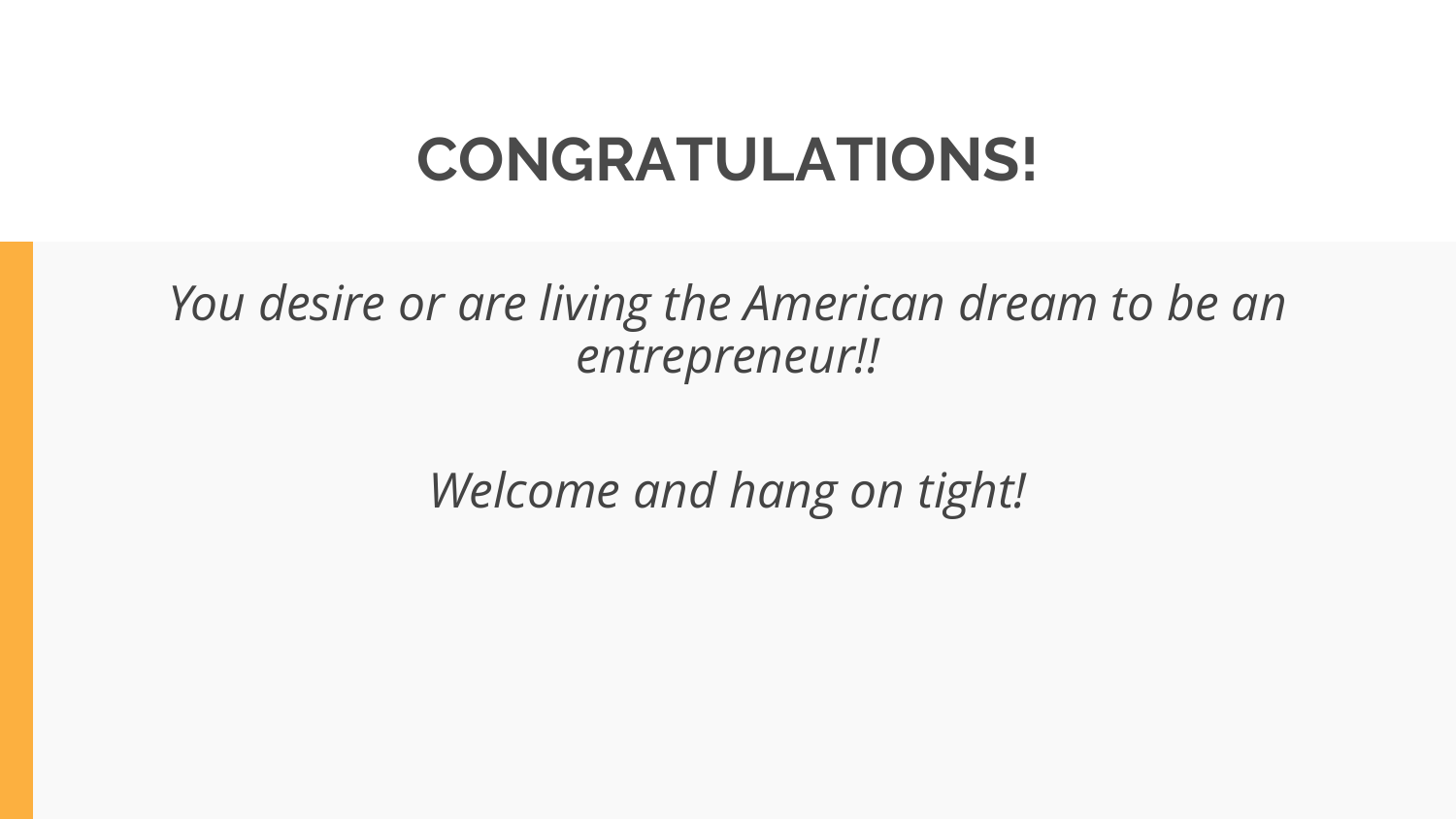### **So you figured out…**

### *"I need money/capital/big bucks mad money/coinage/greenbacks moolah/dollars…cash!*

*.*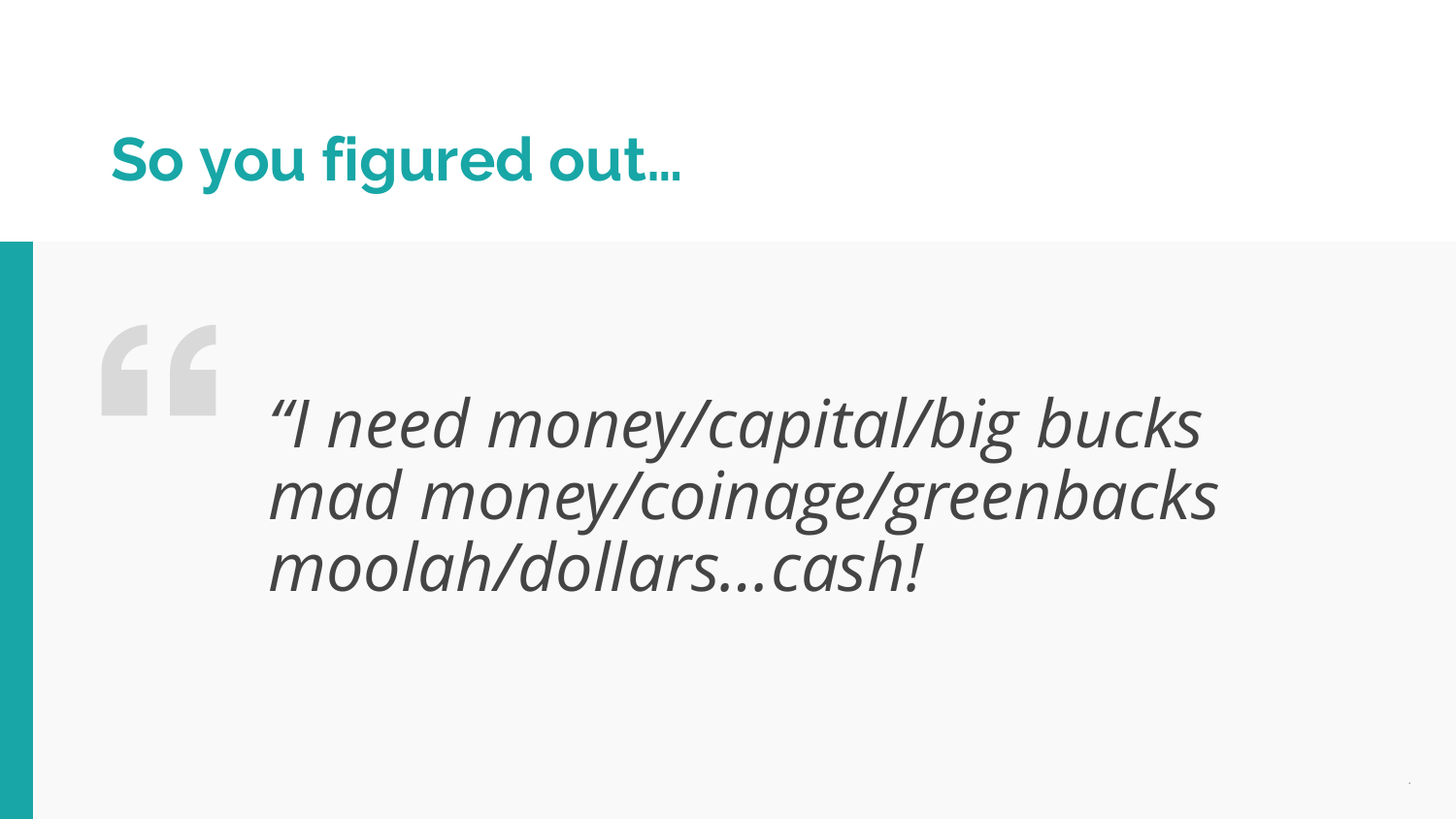### Learning objectives

- 1. What type of funding is out there?
- 2. What is best for your small business?
- 3. How do you actually get it?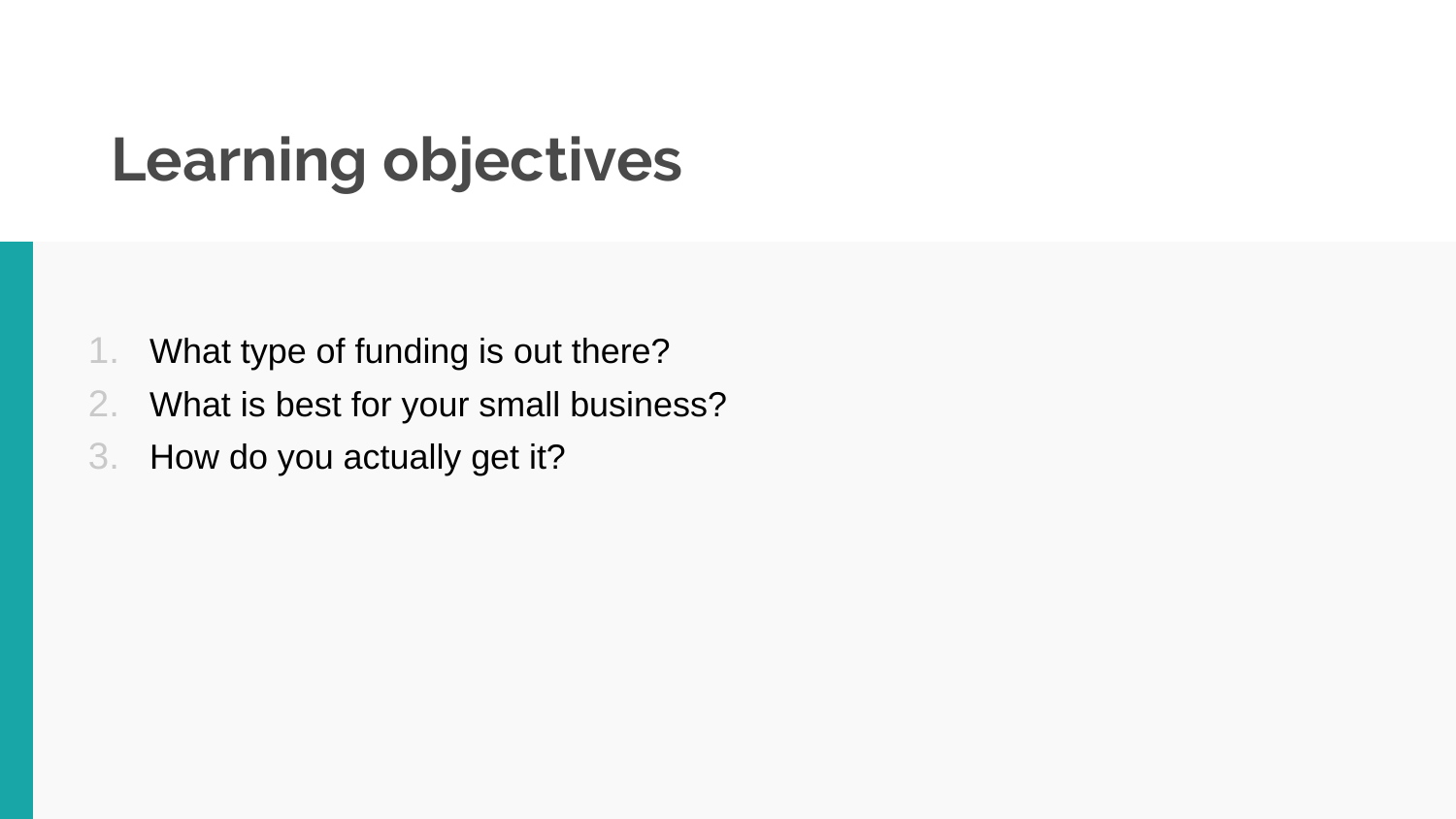#### **Self**

Cash Savings, personal credit, retirement, Cash Value Life Policy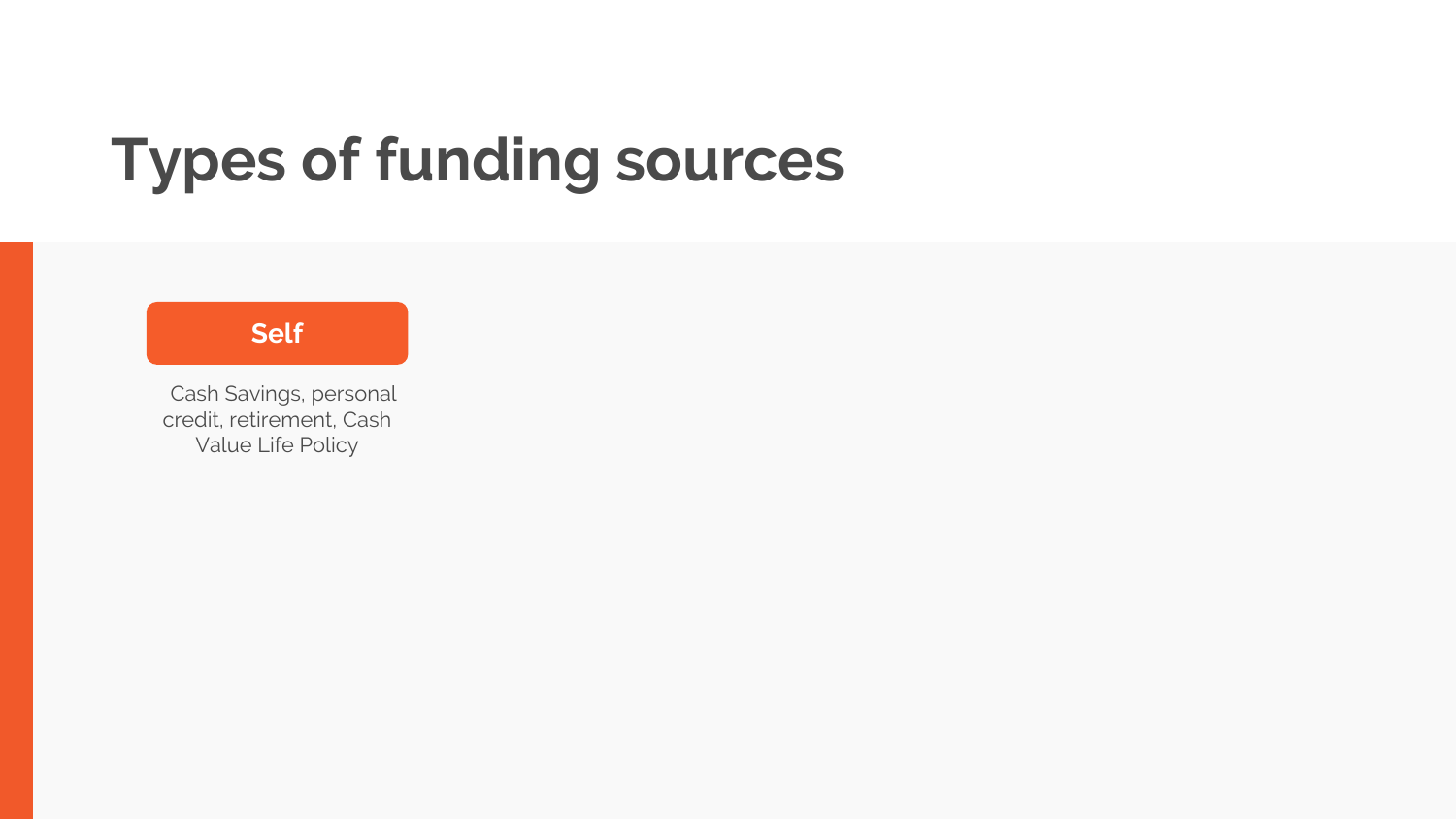#### **Self**

Cash Savings, personal credit, retirement, Cash Value Life Policy

#### **Family/Friends**

self explanatory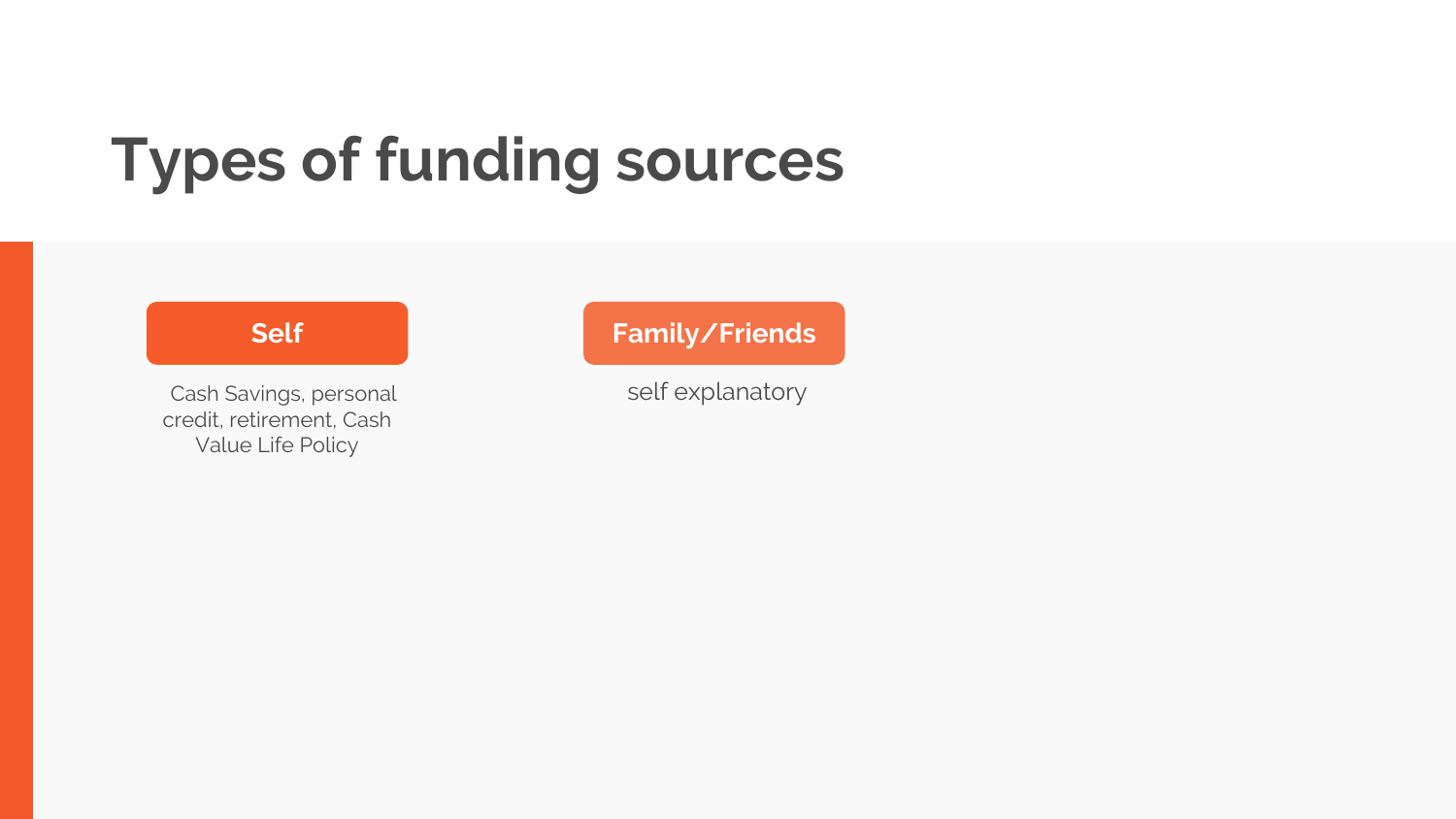#### **Self**

Cash Savings, personal credit, retirement, Cash Value Life Policy

#### **Family/Friends**

self explanatory

#### **Government resources**

Revolving Loan fund, grants, SBA guarantees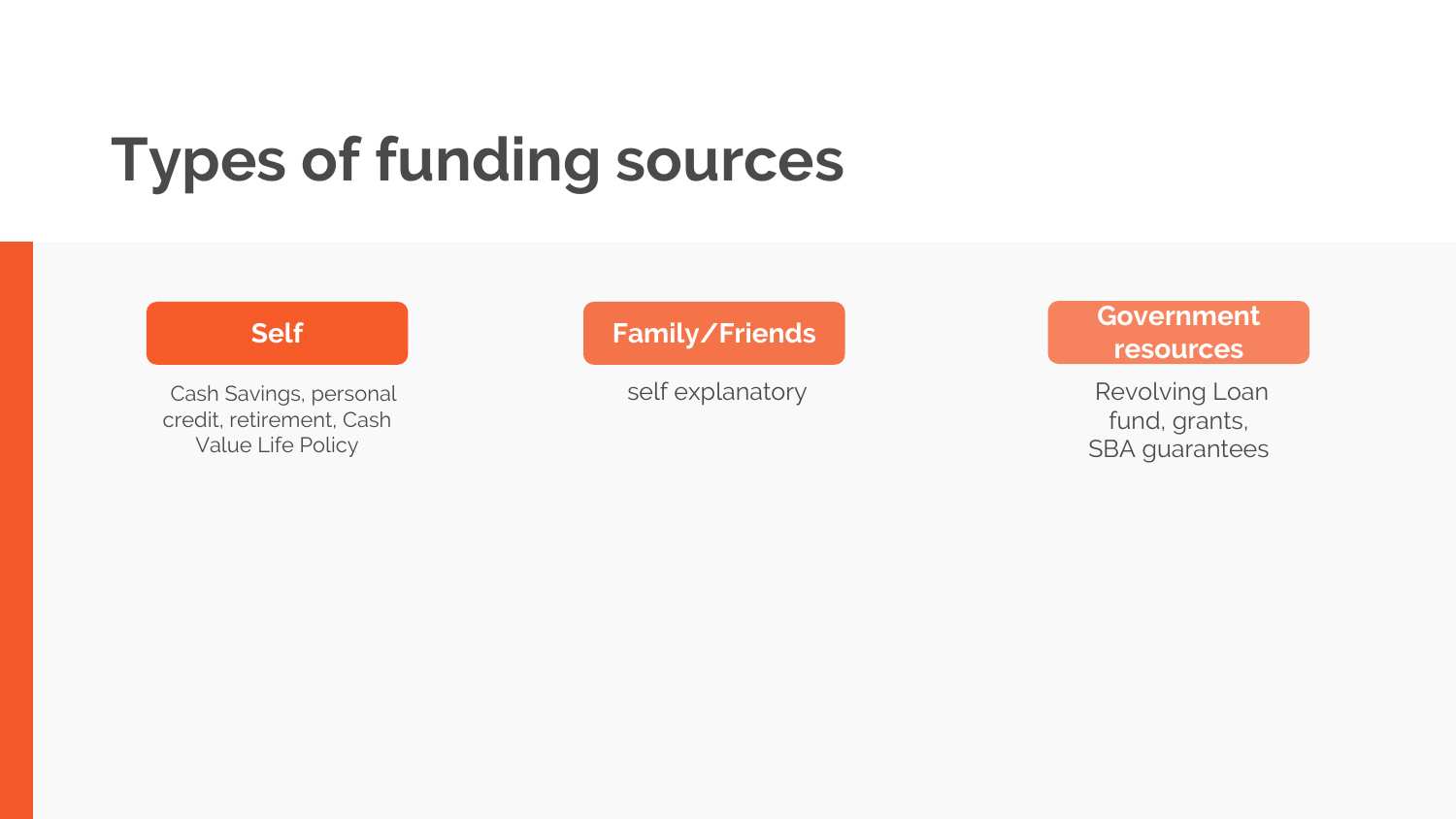#### **Self**

Cash Savings, personal credit, retirement, Cash Value Life Policy

#### **Family/Friends**

self explanatory

#### **Government resources**

Revolving Loan fund, grants, SBA guarantees

#### **Industry**

Credit terms, equipment financing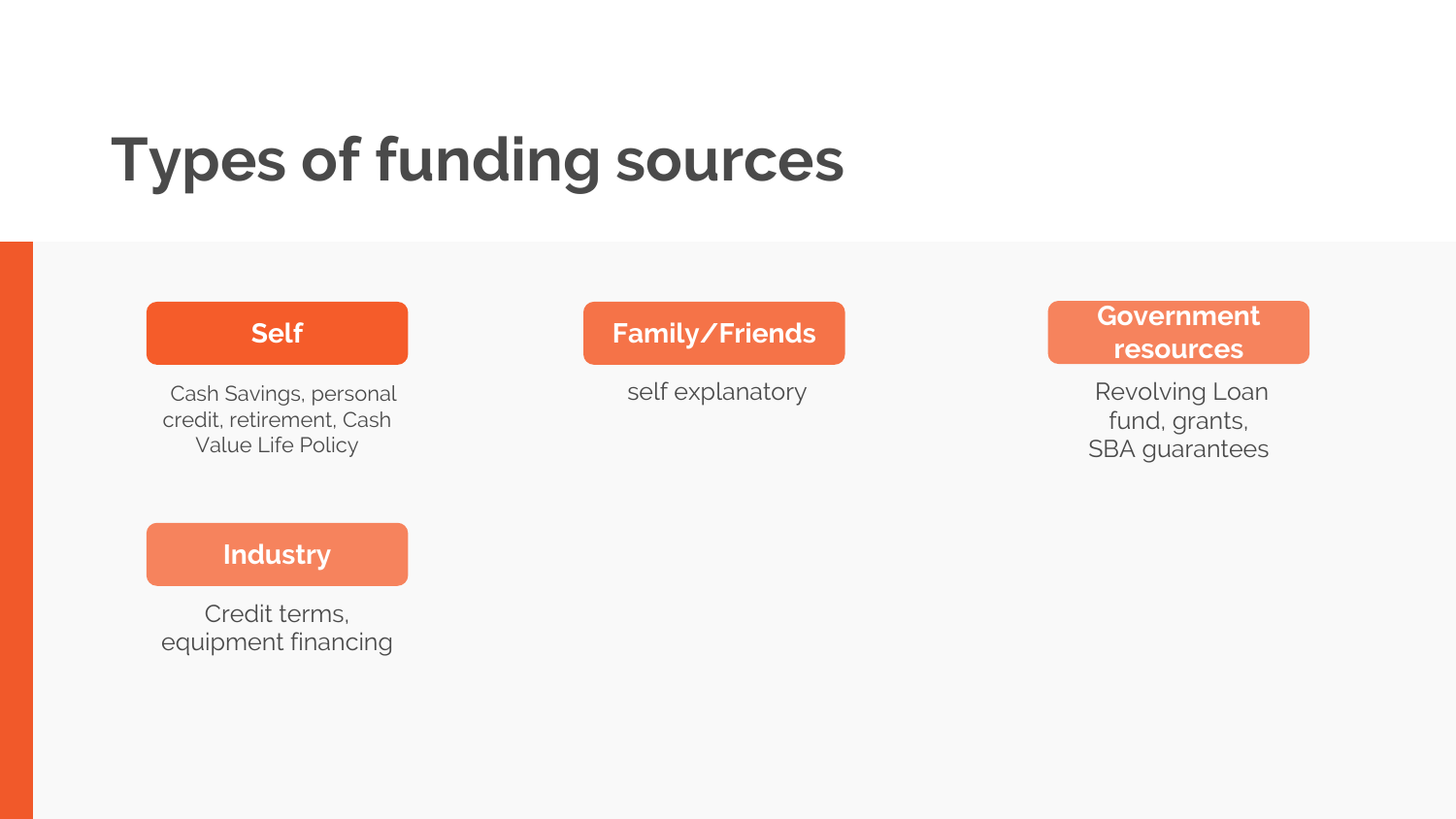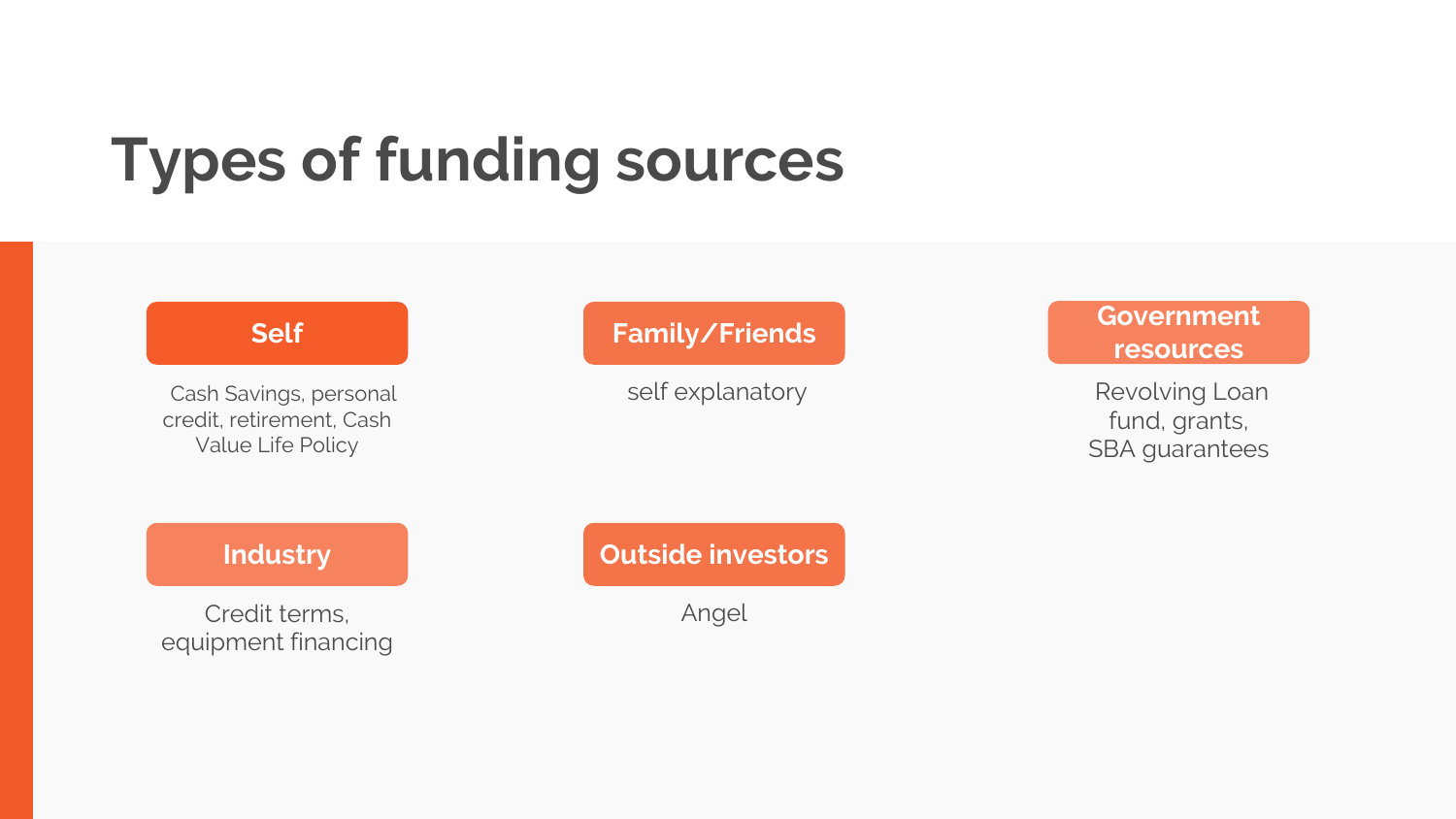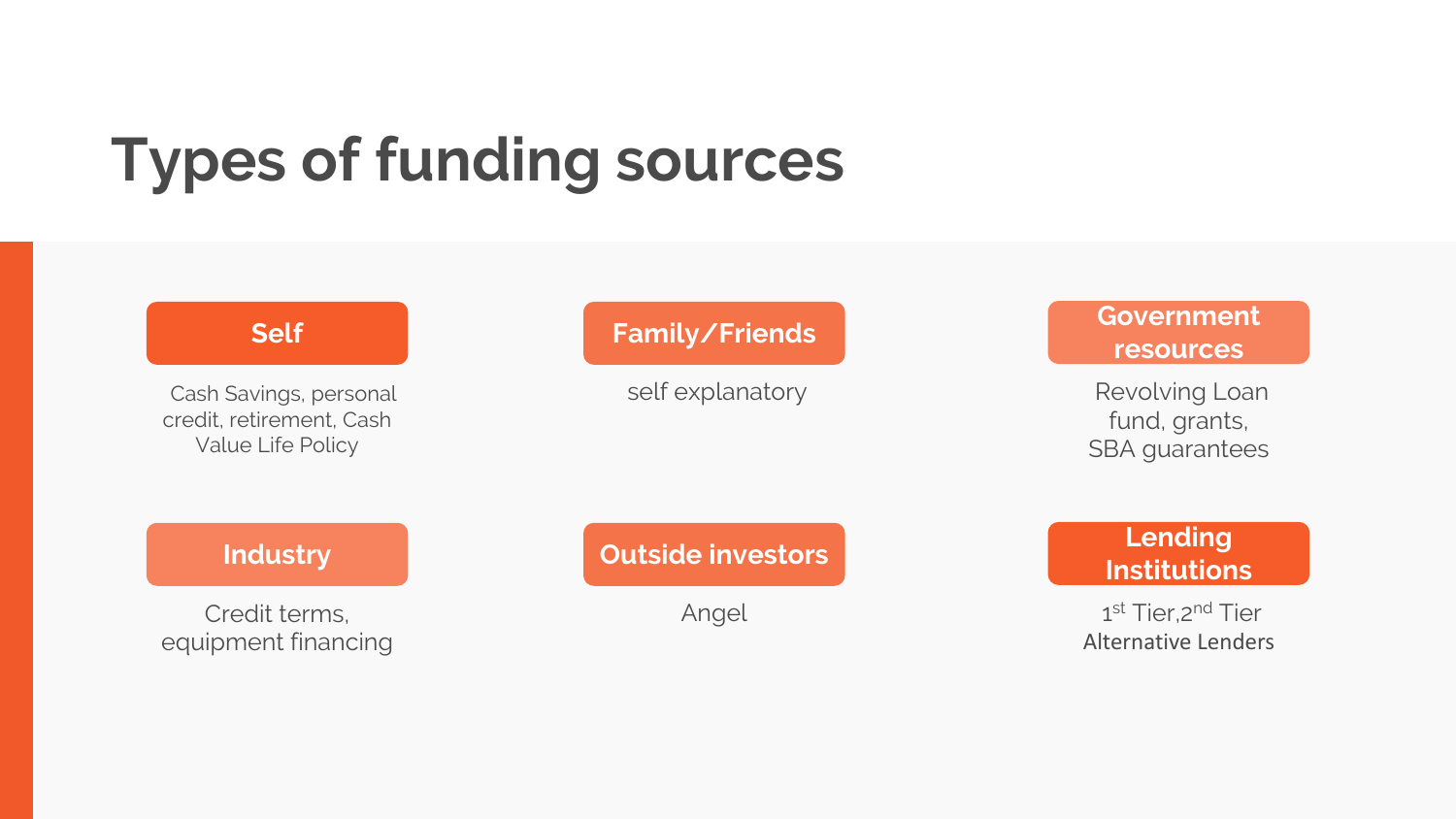### What is your Business Plan?

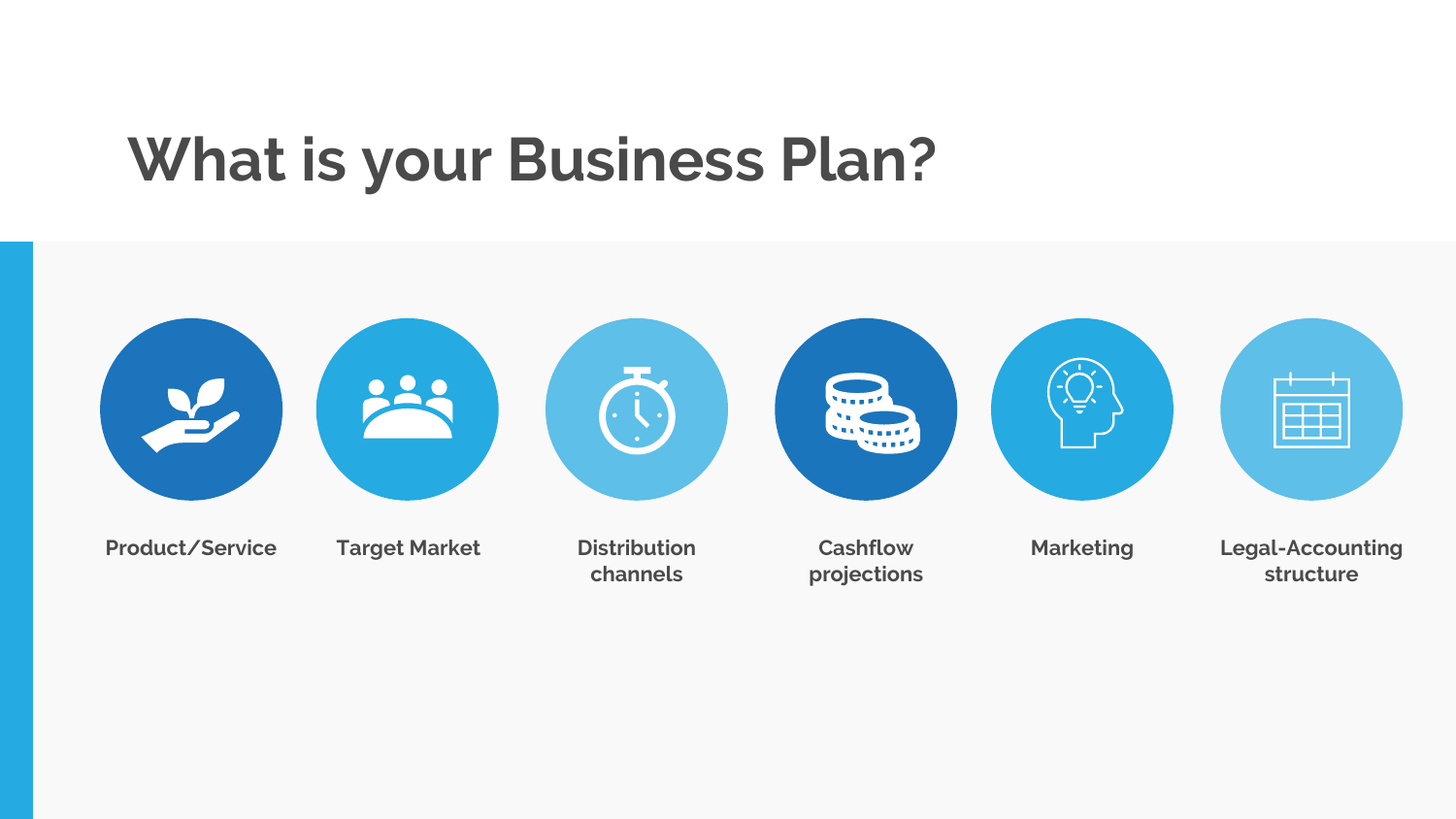### 5 C's of Credit

**Conditions**  Industry

**Collateral** Business or Personal assets

**Capital** Your \$\$ invested



#### **Character**

FICO/credit behavior… Dun & Bradstreet D&B

**Capacity** Ability to pay back – financial statements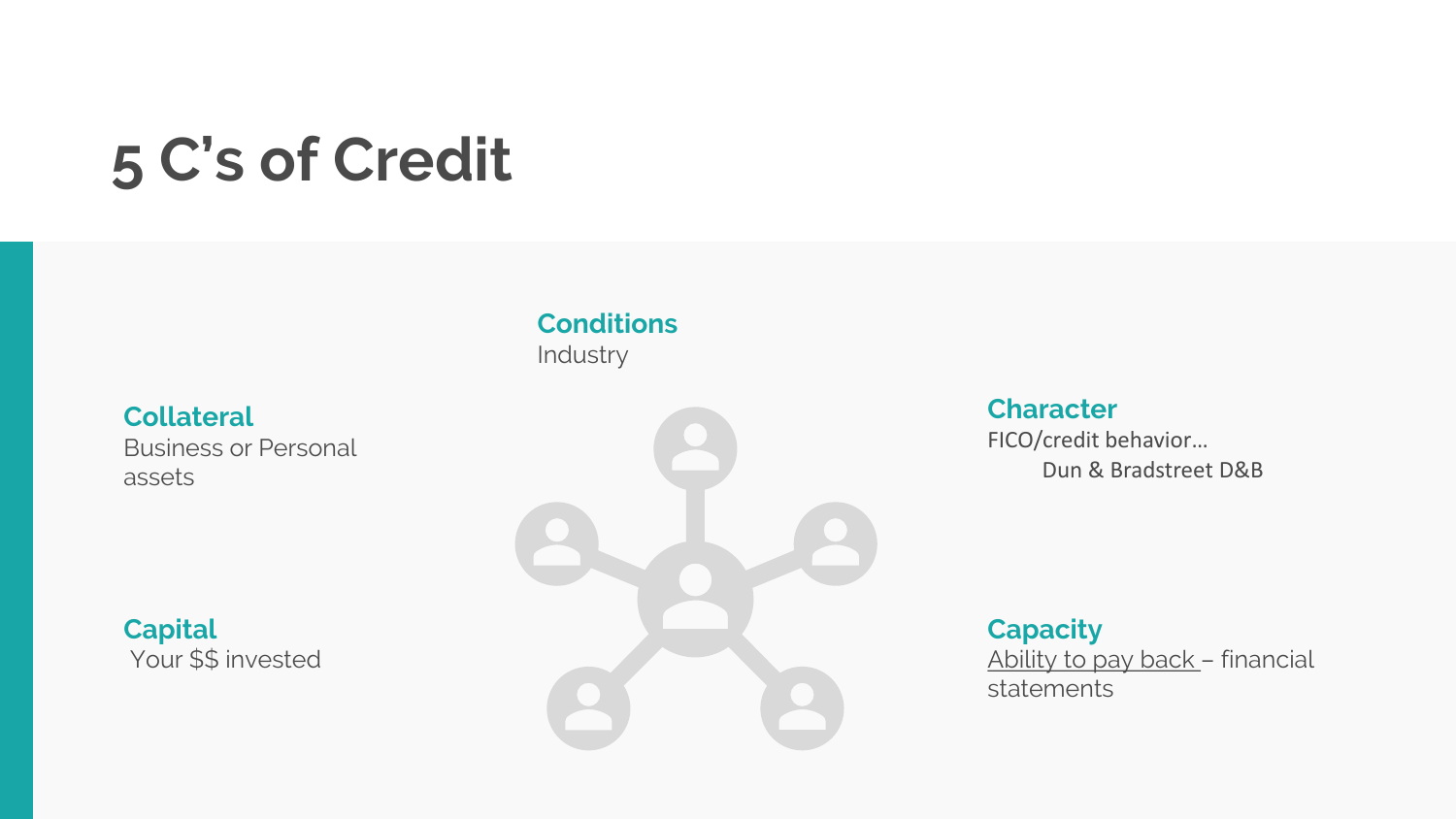### What is best for your small business

- Your business Your decision
- **Purpose of Request**-Start up/TIs, re-fi, expansion
- Types of capital
	- Short term influx
	- Working capital line of credit
	- Long term
	- Equity / capital
- Types of Lenders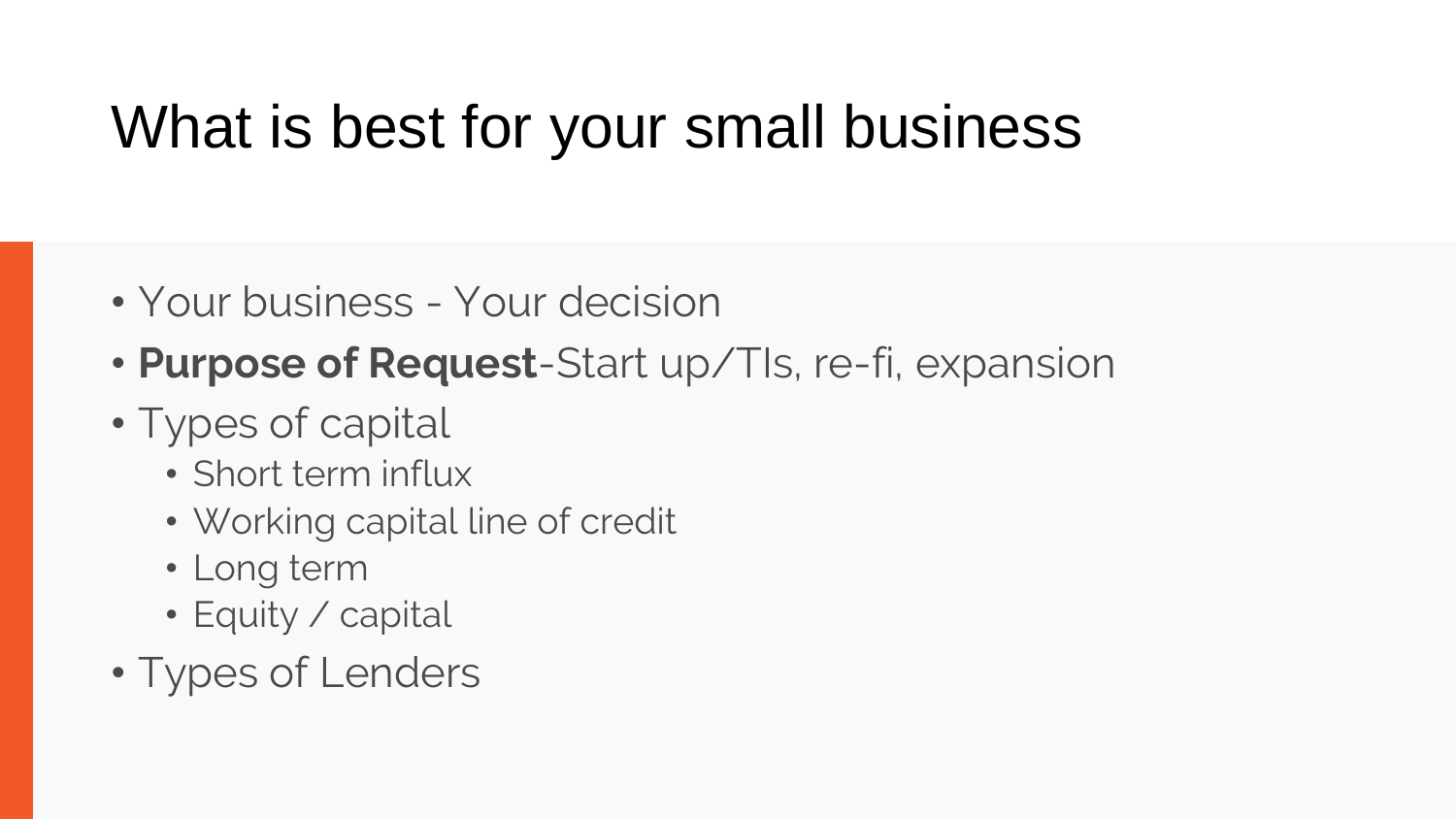### How do you actually get it

- Documentation Documentation Documentation
	- Business Plan Cash flow
	- Experience Industry and Financial credit history
	- Team of Advisors SBDC, **CPA**, Attorney, Insurance Agent, HR consultant, Marketing consultant, Financial Planner
	- Ask
	- Case Study Open discussion….